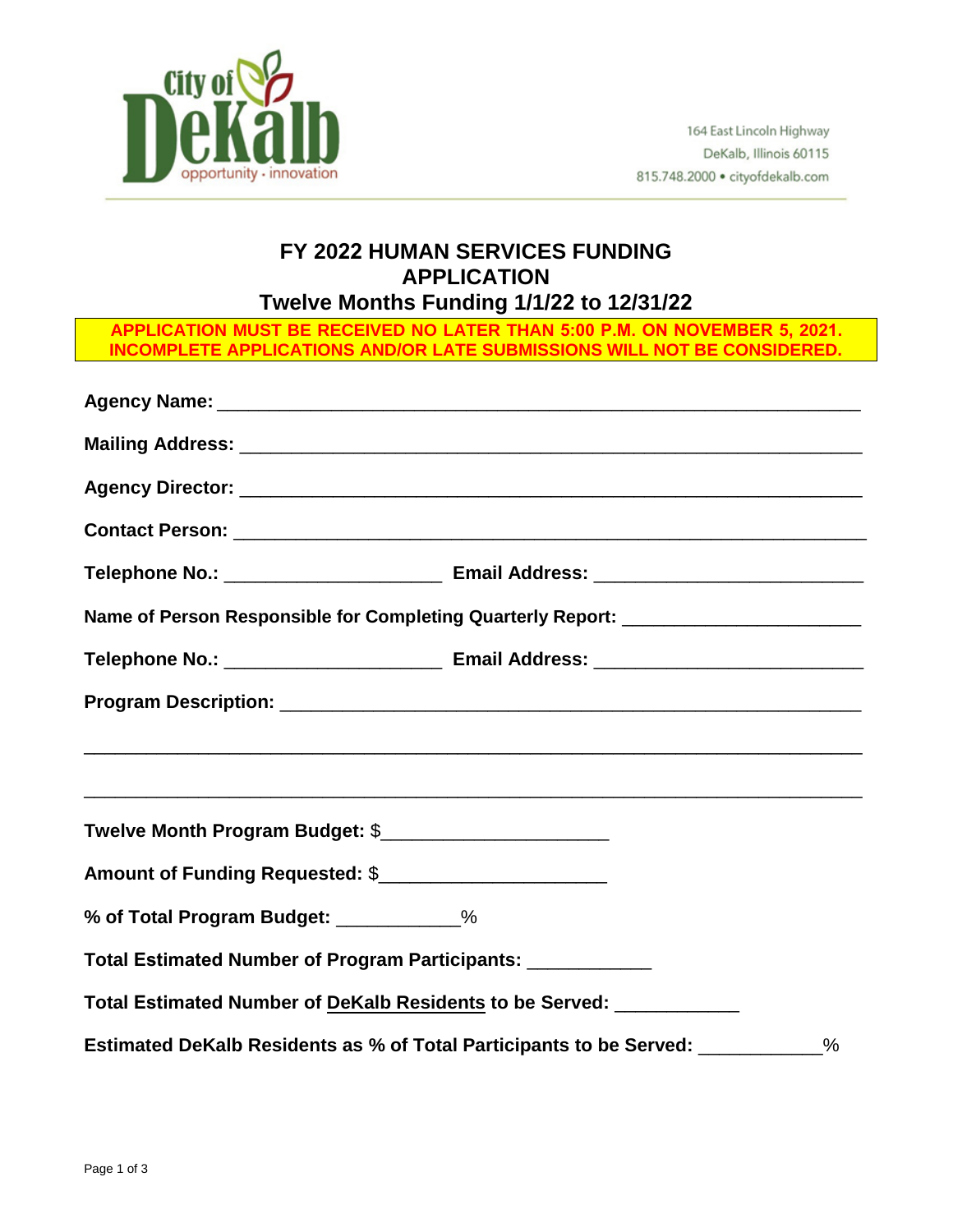## *The following documents must accompany the application:*

1. A current listing of the agency's Board of Directors and terms.

2. The current annual operating budget for the agency and a detailed budget for the program requesting funding.

3. A detailed narrative explaining the program to be funded, its potential impact, and anticipated outcomes to be achieved. Be specific about the population to be served and the benefits derived from your services. Include any descriptive materials regarding the history and mission of the agency that would help augment the application.

4. Documentation of the agency's 501(c)(3) status.

5. Completed W-9 Form.

6. Copy of agency's most recent financial audit. For small agencies that do not perform an annual audit, financial statements certified by a professional accountant can be submitted.

The City of DeKalb retains the right to request any and all additional information from the agency it may determine necessary in making funding decisions. This may include articles of incorporation or any other information deemed appropriate.

The undersigned hereby certifies the information contained in this application is true and accurate to the best of their knowledge and belief.

Name of Authorized Signer: \_\_\_\_\_\_\_\_\_\_\_\_\_\_\_\_\_\_\_\_\_\_\_\_\_\_\_\_\_\_\_\_\_\_\_\_\_\_\_\_\_\_\_\_\_\_\_\_\_\_\_\_

Title: \_\_\_\_\_\_\_\_\_\_\_\_\_\_\_\_\_\_\_\_\_\_\_\_\_\_\_\_\_\_\_\_\_\_\_\_\_\_\_\_\_\_\_\_\_\_\_\_\_\_\_\_\_\_\_\_\_\_\_\_\_\_\_\_\_\_\_\_\_\_

Signature: \_\_\_\_\_\_\_\_\_\_\_\_\_\_\_\_\_\_\_\_\_\_\_\_\_\_\_\_\_\_\_\_\_\_\_\_\_\_\_\_\_\_\_\_\_\_\_\_\_\_\_\_\_\_\_\_\_\_\_\_\_\_\_\_\_\_

Date: \_\_\_\_\_\_\_\_\_\_\_\_\_\_\_\_\_\_\_\_\_\_\_\_\_\_\_\_\_\_

Please submit the application using one of the following methods:

- Via regular mail to be received no later than 5:00 p.m. on November 5, 2021 to:
	- City of DeKalb Attention: Joanne Rouse 164 East Lincoln Highway DeKalb, Illinois 60115
- Via email dated no later than 5:00 p.m. on November 5, 2021 to: joanne.rouse@cityofdekalb.com